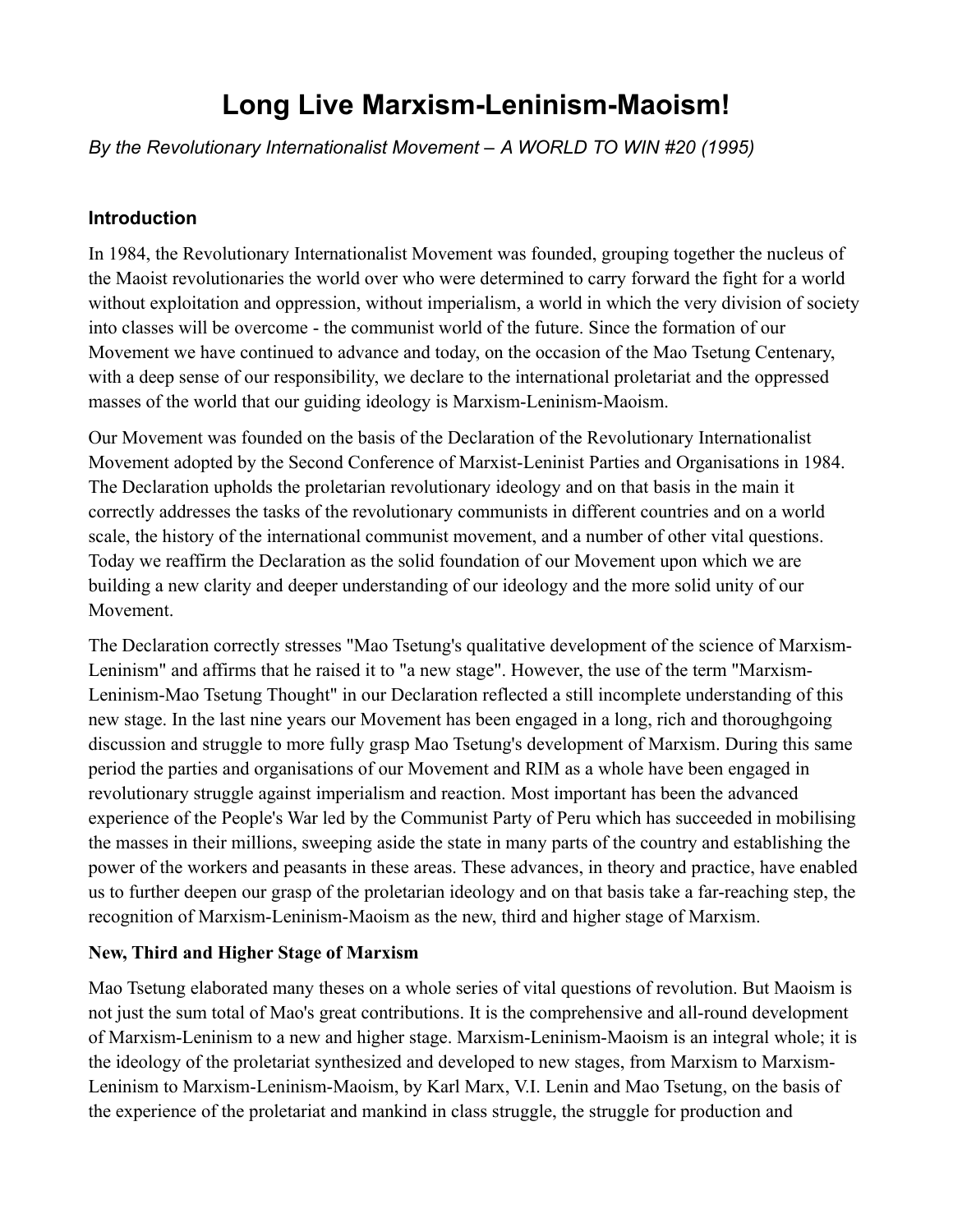scientific experiment. It is the invincible weapon which enables the proletariat to understand the world and change it through revolution. Marxism-Leninism-Maoism is a universally applicable, living and scientific ideology, constantly developing and being further enriched through its application in making revolution as well as through the advance of human knowledge generally. Marxism-Leninism-Maoism is the enemy of all forms of revisionism and dogmatism. It is all-powerful because it is true.

## **Karl Marx**

Karl Marx first developed revolutionary communism almost 150 years ago. With the assistance of his close comrade-in-arms Frederick Engels, he developed a comprehensive philosophical system, dialectical materialism, and discovered the basic laws which shape human history.

Marx developed a science of political economy that revealed the exploitation of the proletariat and the inherent anarchy and contradictions of the capitalist mode of production. Karl Marx developed his revolutionary theory in close connection with and to serve the class struggle of the international proletariat. He built the First International and wrote, together with Engels, the Communist Manifesto with its resounding call "workers of all countries, unite!" Marx paid great attention to and summed up the lessons of the Paris Commune of 1871, the first great attempt of the proletariat to seize state power.

He armed the world proletariat with an understanding of its historic mission: seizing political power through revolution and using this power - the dictatorship of the proletariat - to transform social conditions until the very basis for the cleavage of society into different classes is eliminated.

Marx led the struggle against the opportunists in the proletarian movement who sought to confine the struggle of the workers to improving the conditions of wage-slavery without challenging the existence of this slavery itself.

Together, the stand, viewpoint and method of Marx came to be called Marxism, and represents the first great milestone in the development of the ideology of the proletariat.

## **V.I. Lenin**

V.I. Lenin developed Marxism to a whole new stage in the course of leading the proletarian revolutionary movement in Russia and the struggle in the international communist movement against revisionism.

Among many other contributions, Lenin analysed the development of capitalism to its highest and final stage, imperialism. He showed that the world was divided between a handful of imperialist powers and the great majority, the oppressed nations and peoples, and showed that the imperialist powers would be forced to go to war periodically to redivide the world amongst themselves. Lenin described the era in which we live as the era of imperialism and proletarian revolution. Lenin developed the political party of a new type, the Communist Party, as the proletariat's indispensable tool for leading the revolutionary masses in the seizure of power.

Most importantly, Lenin raised the theory and practice of proletarian revolution to a whole new level as he led the proletariat in seizing and consolidating its political power, its revolutionary dictatorship, for the first time with the victory of the October Revolution in formerly Tsarist Russia in 1917.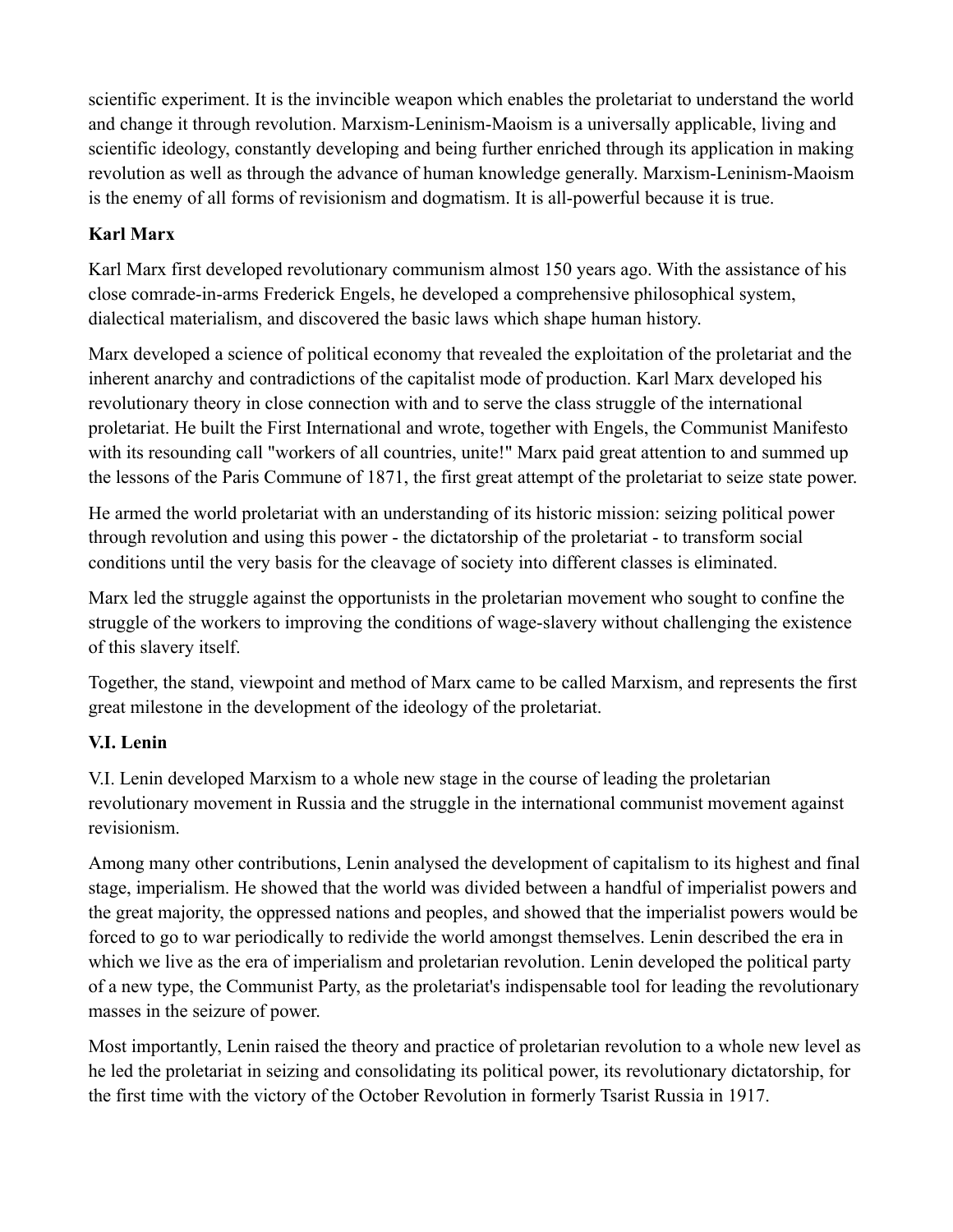Lenin waged a life-and-death struggle against the revisionists of his day within the Second International who had betrayed the proletarian revolution and had called on the workers to defend the interests of their imperialist masters in World War I.

The "guns of October" and Lenin's struggle against revisionism further spread the communist movement throughout the world, uniting the struggles of the oppressed peoples with the world proletarian revolution, and the Third (or Communist) International was formed.

Lenin's all-round and comprehensive development of Marxism represents the second great leap in the development of proletarian ideology.

After Lenin's death, Joseph Stalin defended the proletarian dictatorship against enemies from within as well as from the imperialist invaders during World War II, and carried forward the cause of socialist construction and transformation in the Soviet Union. Stalin fought for the international communist movement to recognise Marxism-Leninism as the second great milestone in the development of the proletarian ideology.

## **Mao Tsetung**

Mao Tsetung developed Marxism-Leninism to a new and higher stage in the course of his many decades of leading the Chinese Revolution, the world-wide struggle against modern revisionism and, most importantly, in finding in theory and practice the method of continuing the revolution under the dictatorship of the proletariat to prevent the restoration of capitalism and continue the advance toward communism. Mao Tsetung greatly developed all three component parts of Marxism - philosophy, political economy and scientific socialism.

Mao said, "Political power grows out of the barrel of a gun." Mao Tsetung comprehensively developed the military science of the proletariat through his theory and practice of People's War. Mao taught that people, not weapons, are decisive in waging war. He pointed out that each class has its own specific forms of war with its specific character, goals and means. He remarked that all military logic can be boiled down to the principle "you fight your way, I'll fight my way", and that the proletariat must forge military strategy and tactics which can bring into play its particular advantages, by unleashing and relying upon the initiative and enthusiasm of the revolutionary masses.

Mao established that the policy of winning base areas and systematically establishing political power was key to unleashing the masses and developing the armed strength of the people and the wavelike expansion of their political power. He insisted on the need to lead the masses in carrying out revolutionary transformations in base areas and to develop these politically, economically and culturally in the service of advancing revolutionary warfare.

Mao taught that the Party should control the gun and the gun must never be allowed to control the Party. The Party must be built as a vehicle capable of initiating and leading revolutionary warfare. He emphasised that the central task of revolution is the seizure of political power by revolutionary violence. Mao Tsetung's theory of People's War is universally applicable in all countries, although this must be applied to the concrete conditions in each country and, in particular, take into account the revolutionary paths in the two general types of countries - imperialist countries and oppressed countries - that exist in the world today.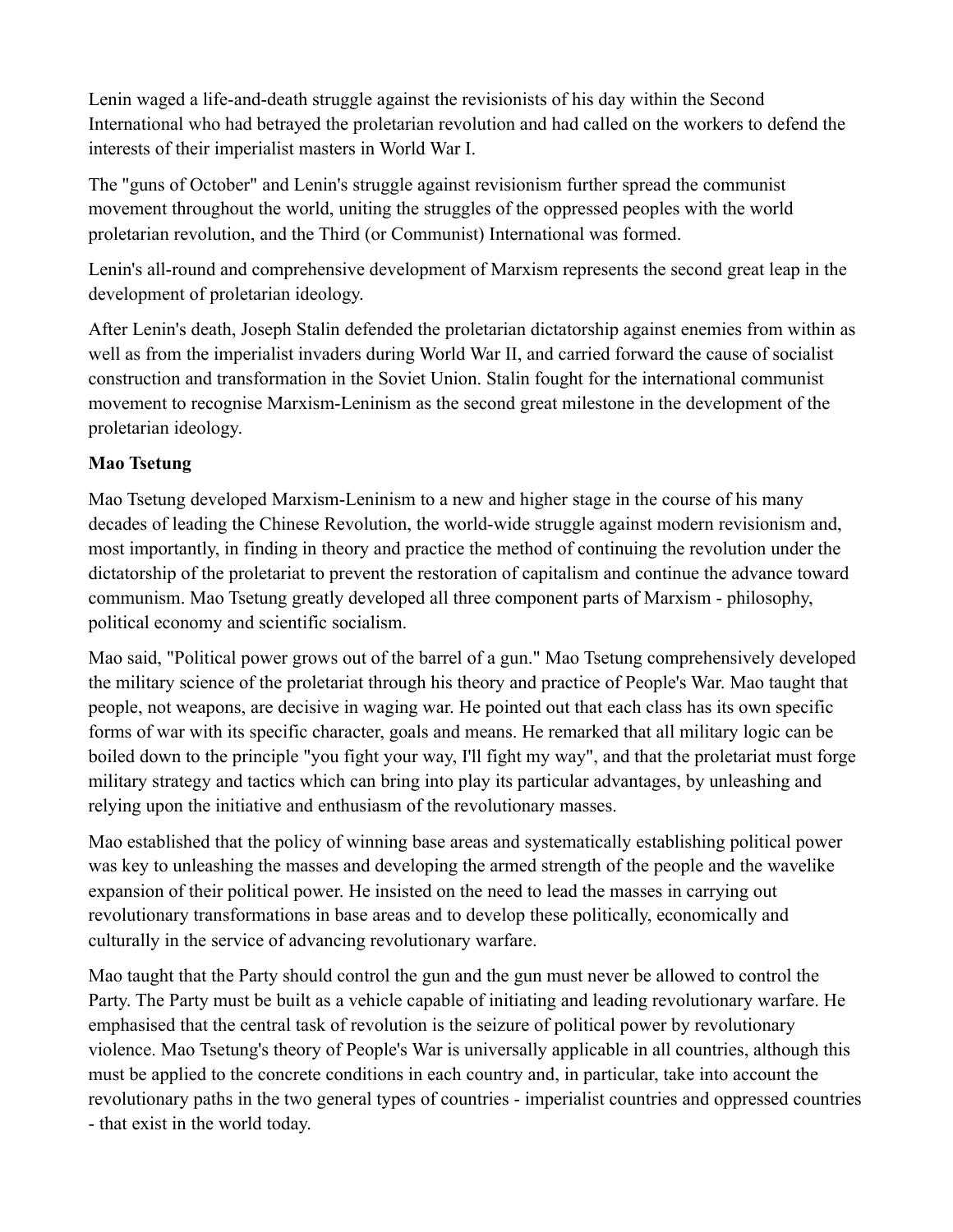Mao solved the problem of how to make revolution in a country dominated by imperialism. The basic path he charted for the revolution in China represents an inestimable contribution to the theory and practice of revolution and is the guide for achieving liberation in the countries oppressed by imperialism. This means protracted People's War, surrounding the cities from the countryside, with armed struggle as the main form of struggle and the army led by the Party as the main form of organisation of the masses, mobilising the peasantry, principally the poor peasants, carrying out the agrarian revolution, building a united front under the leadership of the Communist Party to carry out the New Democratic Revolution against imperialism, feudalism and bureaucrat capitalism and establishing the joint dictatorship of the revolutionary classes led by the proletariat as the necessary prelude to the socialist revolution which must immediately follow the victory of the first stage of the revolution. Mao put forward the thesis of the "three magic weapons" - the Party, the Army and the United Front - the indispensable instruments for making revolution in every country in accordance with its specific conditions and path of revolution.

Mao Tsetung greatly developed the proletarian philosophy, dialectical materialism. In particular, he stressed that the law of contradiction, the unity and struggle of opposites, is the fundamental law governing nature and society. He pointed out that the unity and identity of all things is temporary and relative, while the struggle between opposites is ceaseless and absolute, and this gives rise to radical ruptures and revolutionary leaps. He masterfully applied this understanding to the analysis of the relationship between theory and practice, stressing that practice is both the sole source and ultimate criterion of the truth and emphasising the leap from theory to revolutionary practice. In so doing Mao further developed the proletarian theory of knowledge. He led in taking philosophy to the masses in their millions, popularising, for example, that "one divides into two" in opposition to the revisionist thesis that "two combines into one".

Mao Tsetung further developed the understanding that the "people and the people alone are the motive force in the making of world history". He developed the understanding of the mass line: "take the ideas of the masses (scattered and unsystematic ideas) and concentrate them (through study turn them into concentrated and systematic ideas), then go to the masses and propagate and explain these ideas until the masses embrace them as their own, hold fast to them and translate them into action, and test the correctness of these ideas in such action". Mao stressed the profound truth that matter can be transformed into consciousness and consciousness into matter, further developing the understanding of the conscious dynamic role of man in every field of human endeavour.

Mao Tsetung led the international struggle against modern revisionism led by the Khrushchevite revisionists. He defended the communist ideological and political line against the modern revisionists and called upon the genuine proletarian revolutionaries to break with them and forge parties based on Marxist-Leninist-Maoist principles.

Mao Tsetung undertook a penetrating analysis of the lessons of the restoration of capitalism in the USSR and the shortcomings as well as the positive achievements of the construction of socialism in that country. While Mao defended the great contributions of Stalin, he also summed up Stalin's errors. He summed up the experience of the socialist revolution in China and the repeated two-line struggles against revisionist headquarters within the Communist Party of China. He masterfully applied materialist dialectics to the analysis of the contradictions of socialist society.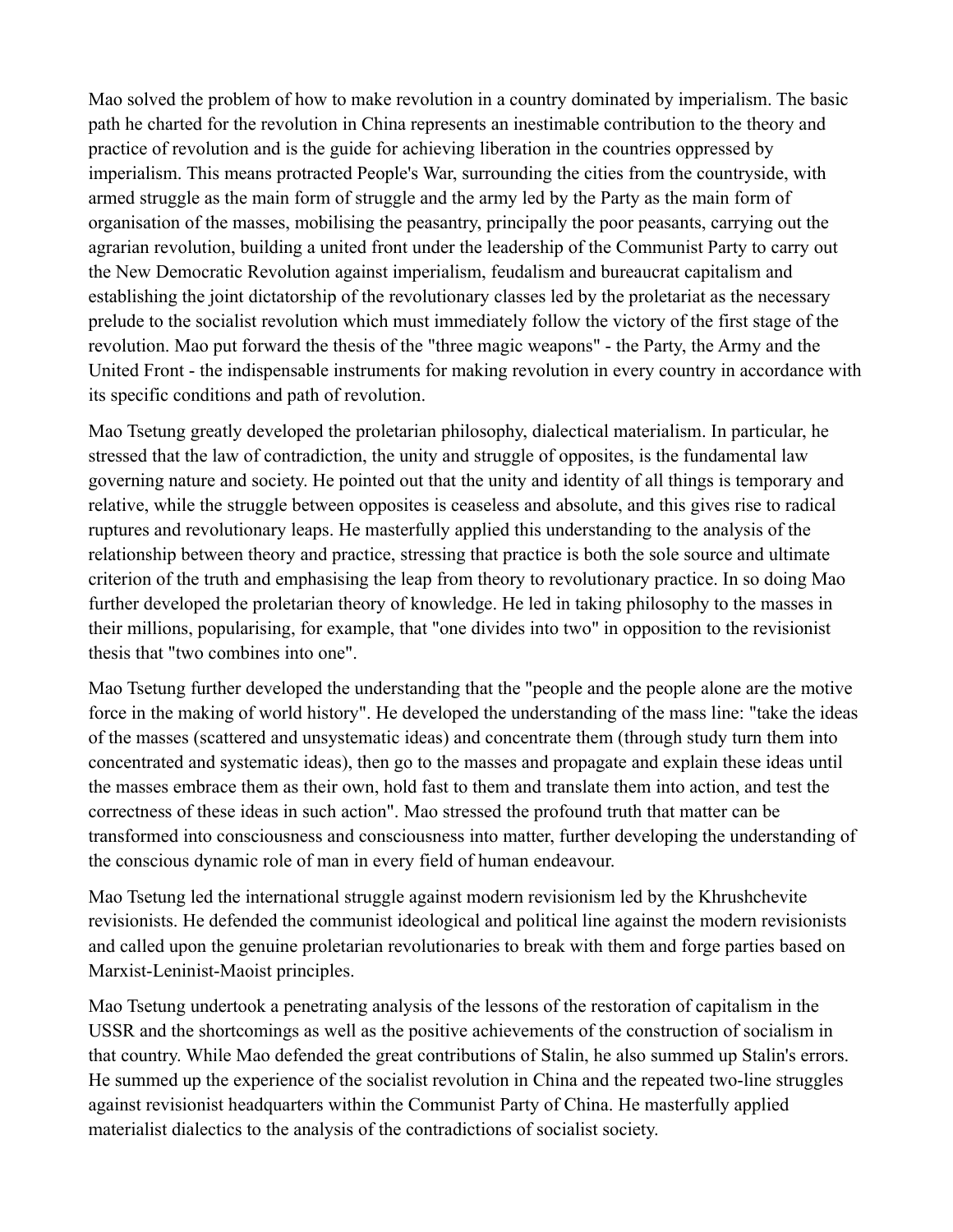Mao taught that the Party must play the vanguard role - before, during and after the seizure of power in leading the proletariat in the historic struggle for communism. He developed the understanding of how to preserve the proletarian revolutionary character of the Party through waging an active ideological struggle against bourgeois and petit bourgeois influences in its ranks, the ideological remoulding of the Party members, criticism and self-criticism and waging two-line struggle against opportunist and revisionist lines in the Party. Mao taught that once the proletariat seizes power and the Party becomes the leading force within the socialist state, the contradiction between the Party and the masses becomes a concentrated expression of the contradictions marking socialist society as a transition between capitalism and communism.

Mao Tsetung developed the proletariat's understanding of political economy, of the contradictory and dynamic role of production itself and of its interrelationship with the political and ideological superstructure of society. Mao taught that the system of ownership is decisive in the relations of production but that, under socialism, attention must be paid that public ownership is socialist in content as well as in form. He stressed the interaction between the system of socialist ownership and the other two aspects of the relations of production, the relations between people in production and the system of distribution. Mao developed the Leninist thesis that politics is the concentrated expression of economics, showing that under socialist society the correctness of the ideological and political line determines whether the proletariat actually owns the means of production. Conversely, he pointed out that the rise of revisionism means the rise of the bourgeoisie, that given the contradictory nature of the socialist economic base it would be easy for capitalist roaders to rig up the capitalist system if they come to power.

He profoundly criticised the revisionist theory of the productive forces and concluded that the superstructure, consciousness, can transform the base and with political power develop the productive forces. All this took expression in Mao's slogan, "Grasp Revolution, Promote Production."

Mao Tsetung initiated and led the Great Proletarian Cultural Revolution which represented a great leap forward in the experience of exercising the dictatorship of the proletariat. Hundreds of millions of people rose up to overthrow the capitalist roaders who had emerged from within the socialist society and who were especially concentrated in the leadership of the Party itself (such as Liu Shao-chi, Lin Piao and Deng Xiao-ping). Mao led the proletariat and masses in challenging the capitalist roaders and imposing the interests, outlook and will of the great majority in every sphere that, even in socialist society, had remained the private reserve of the exploiting classes and their way of thinking.

The great victories won in the Cultural Revolution prevented the capitalist restoration in China for a decade and led to great socialist transformations in the economic base as well as in education, literature and art, scientific research and other parts of the superstructure. Under Mao's leadership the masses dug away at the soil which engenders capitalism - such as bourgeois right and the three great differences between town and country, between worker and peasant, and between mental and manual labour.

In the course of fierce ideological and political struggle, millions of workers and other revolutionary masses greatly deepened their class consciousness and mastery of Marxism-Leninism-Maoism and strengthened their capacity to wield political power. The Cultural Revolution was waged as part of the international struggle of the proletariat and was a training ground in proletarian internationalism.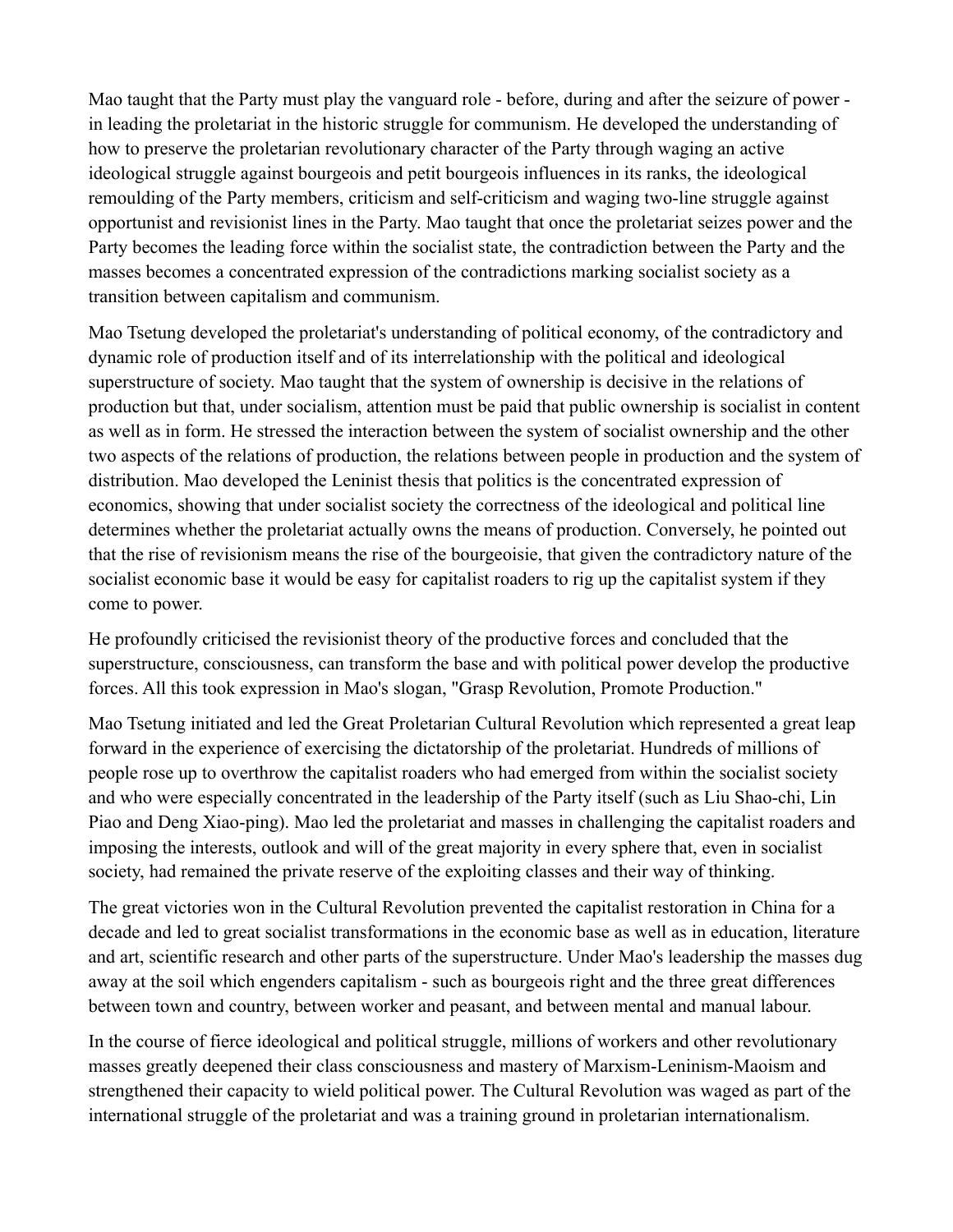Mao grasped the dialectical relationship between the necessity of revolutionary leadership and the need to arouse and rely on the revolutionary masses from below to implement proletarian dictatorship. In this way, the strengthening of the proletarian dictatorship was also the most extensive and deepest exercise in proletarian democracy yet achieved in the world, and heroic revolutionary leaders came forward such as Chiang Ching and Chang Chun-chiao who stood alongside the masses and led them into battle against the revisionists and who continued to hold high the banner of Marxism-Leninism-Maoism in the face of bitter defeat.

Lenin said, "Only he is a Marxist who extends the recognition of the class struggle to the recognition of the dictatorship of the proletariat." In the light of the invaluable lessons and advances achieved through the Great Proletarian Cultural Revolution led by Mao Tsetung, this dividing line has been further sharpened. Now it can be stated that only he is a Marxist who extends the recognition of class struggle to the recognition of the dictatorship of the proletariat and to the recognition of the objective existence of classes, of antagonistic class contradictions, of the bourgeoisie in the Party and of the continuation of the class struggle under the dictatorship of the proletariat throughout the whole period of socialism until communism. As Mao so powerfully stated, "Lack of clarity on this question will lead to revisionism."

The capitalist restoration following the 1976 counter-revolutionary coup d'etat led by Hua Kuo-feng and Deng Xiao-ping in no way negates Maoism or the world-historic achievements and tremendous lessons of the Great Proletarian Cultural Revolution; rather this defeat confirms Mao's theses on the nature of socialist society and the need to continue the revolution under the dictatorship of the proletariat.

Clearly, the Great Proletarian Cultural Revolution represents a world-historic epic of revolution, a victorious high point for the world's communists and revolutionaries, an imperishable achievement. Although we have a whole process ahead of us, that revolution left us great lessons we are already applying, such as, for example, the point that ideological transformation is fundamental in order for our class to seize power.

#### **Marxism-Leninism-Maoism: The Third Great Milestone**

In the course of the Chinese revolution Mao had developed Marxism-Leninism in many important fields. But it was in the crucible of the Great Proletarian Cultural Revolution that our ideology took a leap and the third great milestone, Marxism-Leninism-Maoism, fully emerged. From the higher plane of Marxism-Leninism-Maoism the revolutionary communists could grasp the teachings of the previous great leaders even more profoundly and indeed even Mao Tsetung's earlier contributions took on deeper significance. Today, without Maoism there can be no Marxism-Leninism. Indeed, to negate Maoism is to negate Marxism-Leninism itself.

Each great milestone in the development of the revolutionary ideology of the proletariat has met with bitter resistance and has only achieved recognition through intense struggle and through its application in revolutionary practice. Today the Revolutionary Internationalist Movement declares that Marxism-Leninism-Maoism must be the commander and guide of the world revolution.